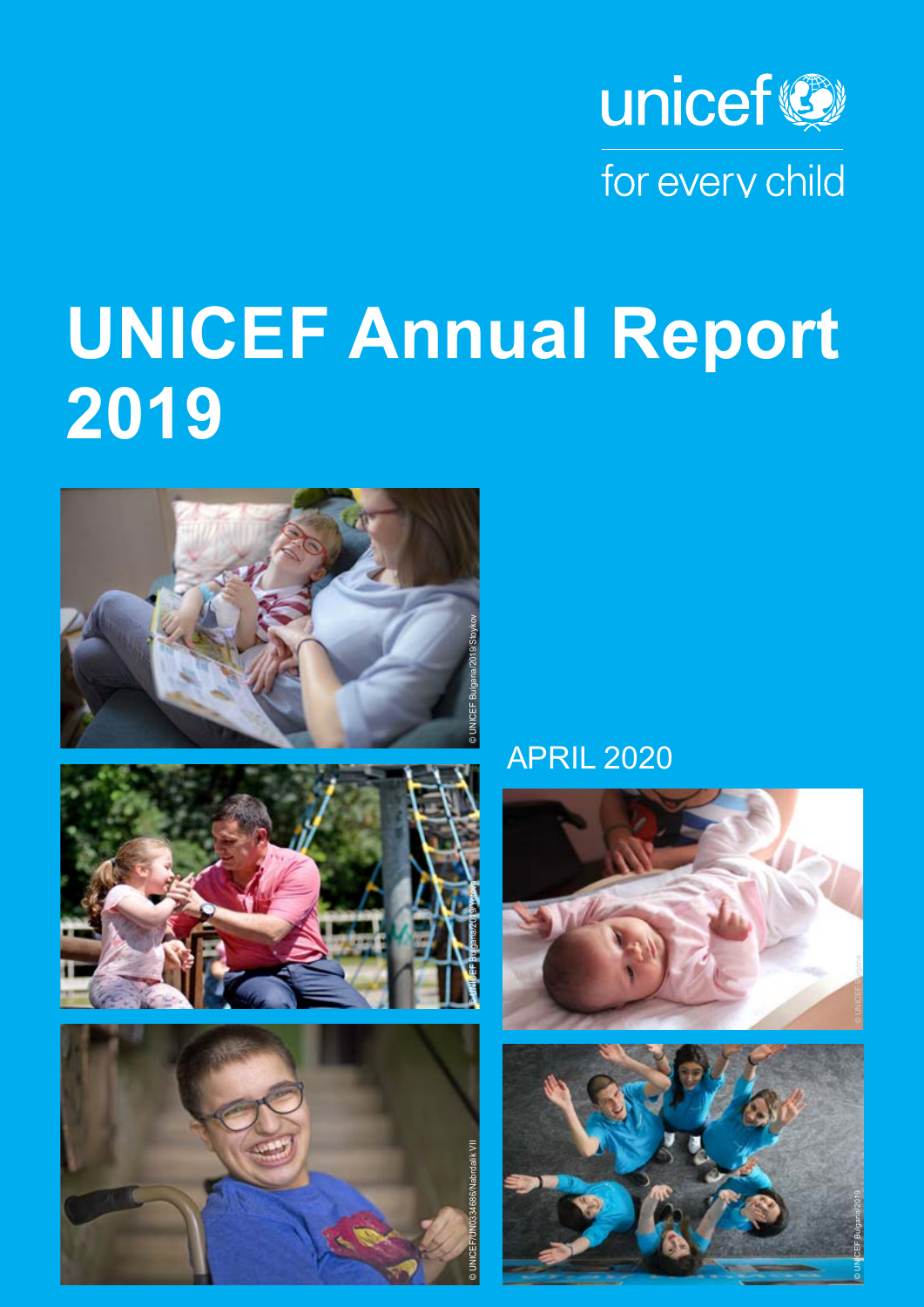2019 was a special year for children all over the globe, as the world celebrated the **30th anniversary of the Convention of the Rights of the Child**, the most widely ratified human rights treaty which has helped transform children's lives around the world

Today the world is a better place for most children because since 1990 the global community has managed **to reduce deaths of children under 5 with 50%**, to almost **halved the proportion of undernourished children** and to provide **access to cleaner drinking water to 2.6 billion people more** compared to 30 years ago.

But millions of children are still left behind, as worldwide **262 million children are out of school**, more than **93 million children living with disabilities are facing daily discrimination** and are often effectively barred from realizing their rights to health care, education and even survival. As natural disasters occur more frequently in the last decades, **extreme weather events constitute a threat to access to safe water, sanitation and hygiene for children all around the world1** .

Therefore, **UNICEF continues to work hard in more than 190 countries and territories**  to protect children's rights, to help meet their needs, to provide access to education for all children and to expand their opportunities to reach their full potential. And we never give up.

## UNICEF IN BULGARIA – 2019

Throughout 2019 UNICEF in Bulgaria continued its dedicated work **for all 1.2 million children living in Bulgaria** with focus on the most vulnerable children in the country.

Among them are **the youngest ones from 0 to 3 years of age, children and adolescents with disabilities, children at risk of abandonment, children at risk of poverty and social exclusion, victims of violence, children and adolescents without access to education, children in contact with the law and children on the move**.



1 UNICEF, For every child, every right. The convention of the Rights of the Child at a crossroads, 2019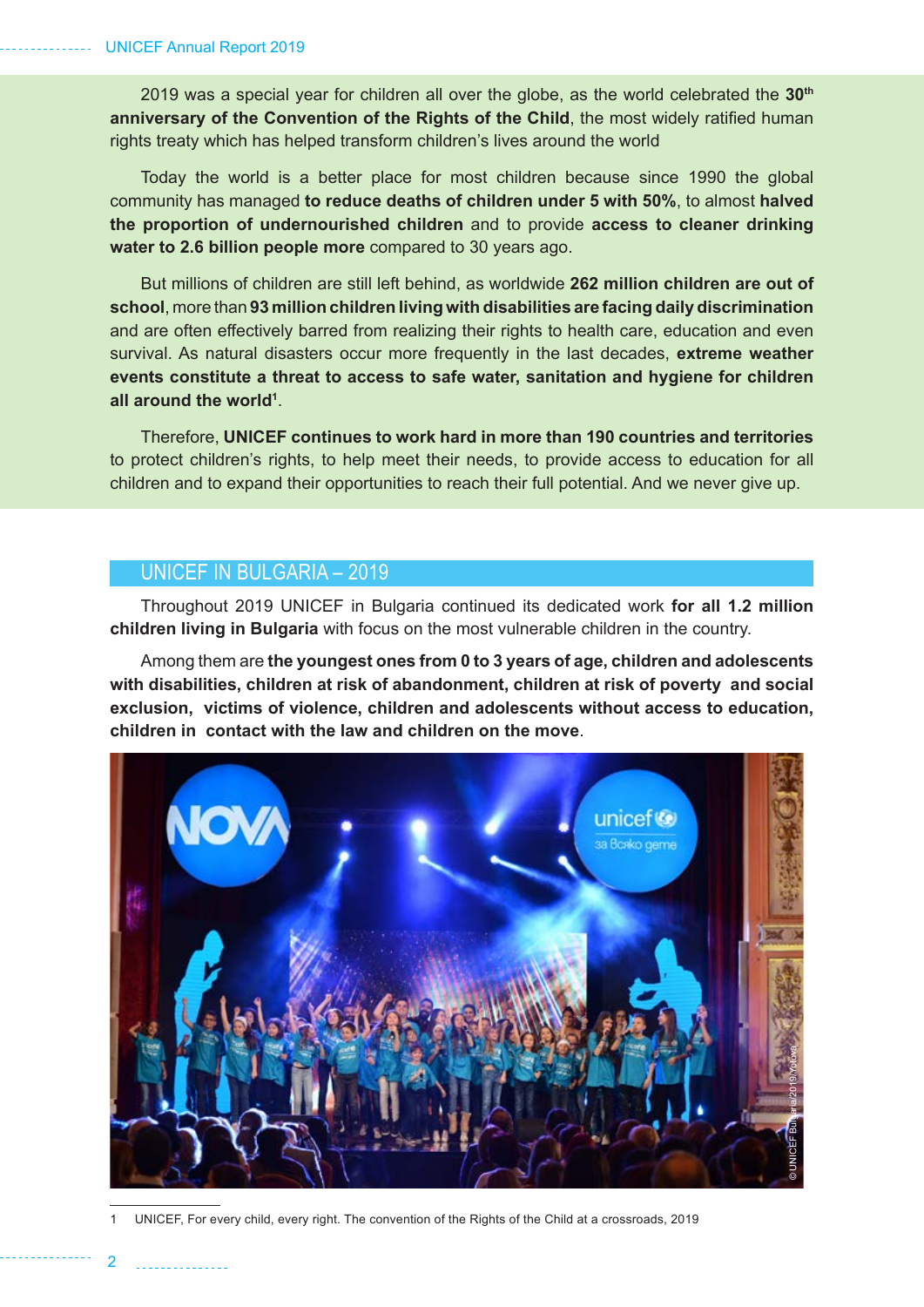# COMMUNICATION AND ADVOCACY

We started 2019 with a national integrated campaign for raising the awareness, sensitivity and intolerance of society, school communities and children towards violence in and around schools, since **one third of all students report that they have at least once been subject to violence or bullying at school within one year**. The campaign culminated with **'Together Against Violence in Schools' fundraising telethon**, organized by UNICEF and NOVA TV, both **reaching over 3 million people**.



Following the campaign, a national program on prevention of violence in schools was developed by UNICEF in partnership with the Ministry of Education and Science that will be implemented in **5 pilot schools for a 2-year period**.

In June we dedicated UNICEF's **Parenting Month in Bulgaria** to parents of children with disabilities. We provided practical information, advices and experience sharing to an audience of **over 350,000 people on social media and over 1 million in traditional media**.



3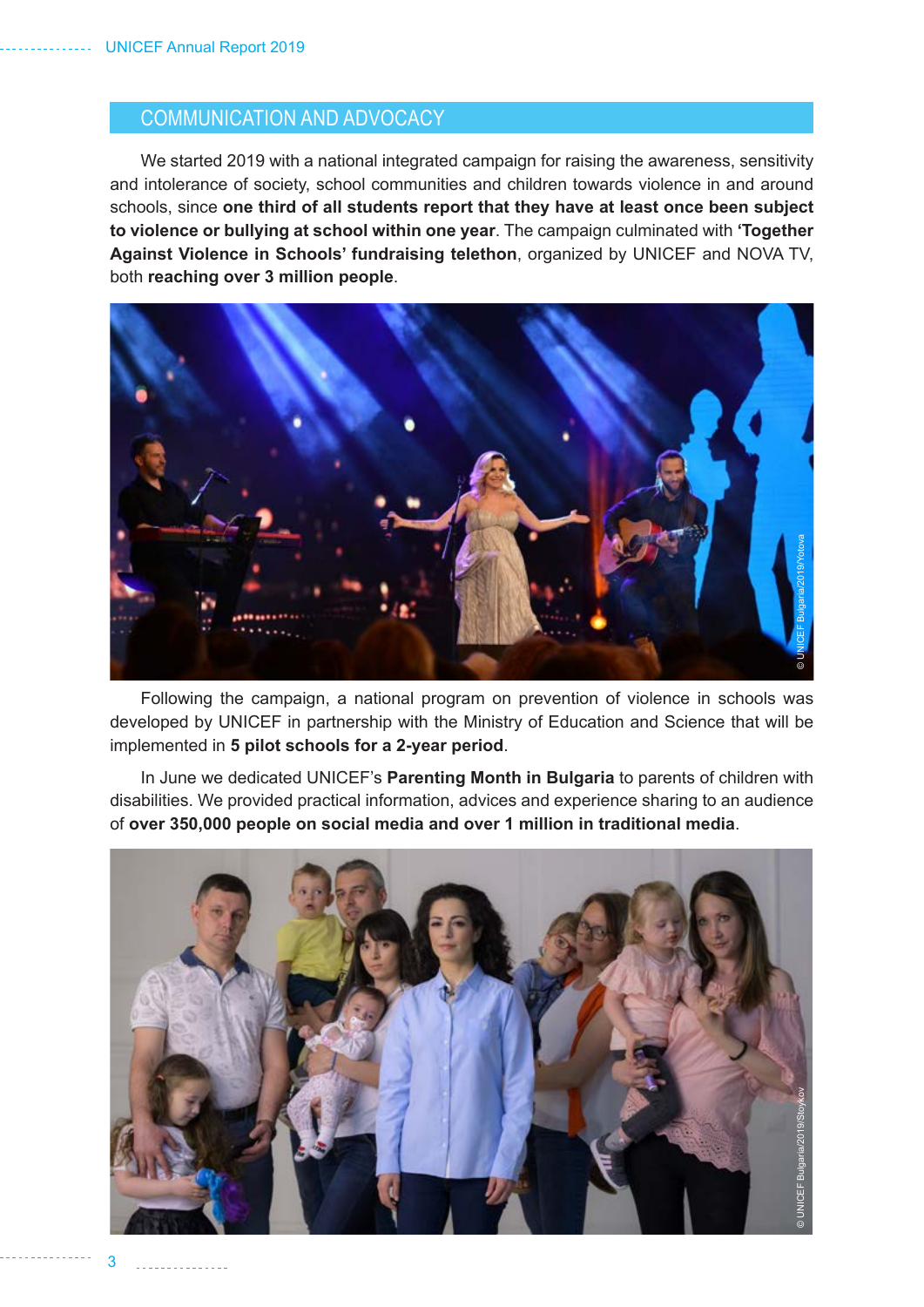The topic related to children with disabilities was a central one for us, as we dedicated the commemoration of the 30<sup>th</sup> anniversary of the Convention of the Rights of the Child to the **rights and empowerment of children and young people with different abilities.**

Because we, just like the 24-years-old Elena, believe that [\(Read the full story here.\)](https://www.unicef.org/bulgaria/en/stories/elena-ordinary-young-girl-trying-not-create-barriers-herself)

*"The people with some kind of "disability" are also strong enough and brave to be equal to everyone."*

A year-round campaign entitled **"With eyes open for all" reached 1.3 million people** with messages and powerful human stories promoting the rights and strengths of children and young people with disabilities.



It culminated on November 20th with a National summit, where young people with different abilities took the stage and shared with the state, business, media and civil society representatives their positive and motivating experiences and their brave stories of overcoming not only physical, but also mental barriers

> *"Yet, whatever the situation, it is up to us and our horizons to accept it and deal with it! We are the ones to decide what the course of our lives will be. I am who I am – an ordinary young girl trying not to create barriers for myself. Now I'm wondering … can you break yours?!"* Elena, 24

4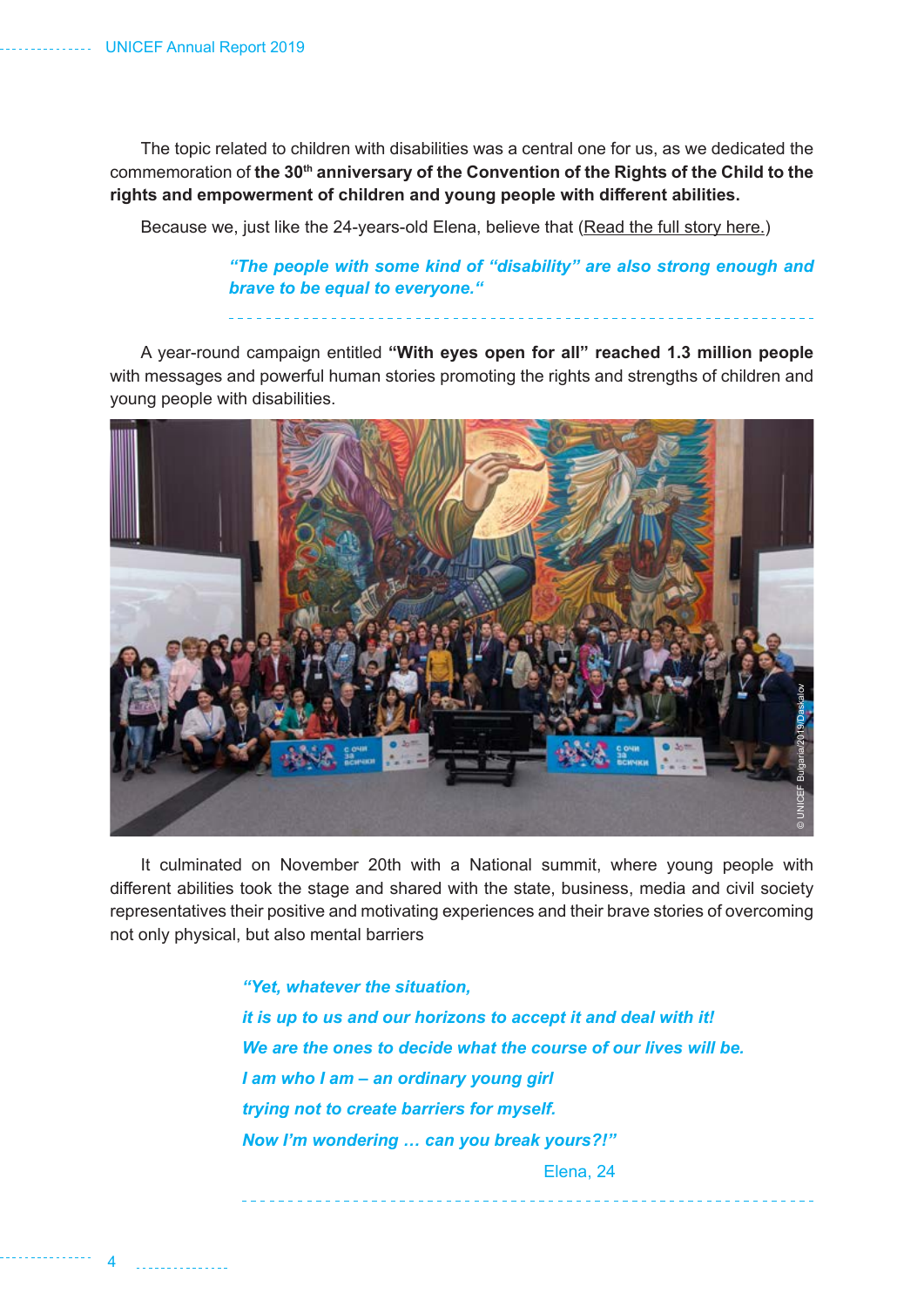To urge strong commitment by the state and professionals to support the most vulnerable children and families, we nurtured partnerships and dialogue through forums like the international conferences "Smart investment in strategies and partnerships to prevent and address violence against children" (June) and "Deinstitutionalization of Childcare: Investing in Change" (November). These events were attended by more than 350 professionals from across Europe, Australia, Central Asia and the USA who were able to gain new knowledge, skills and exchange good practices.

In 2019 we continued to strengthen the capacity of journalists, media and PR experts, videographers/photographers and students for ethical communication and reporting on child rights with trainings and engagement of more than 200 journalists and allied professionals.

# RESULTS FOR CHILDREN IN BULGARIA

With the support of all our partners and donors, in 2019 we at UNICEF dedicated the efforts of our whole team to:

#### **Early Childhood Development by:**

 Providing individualized support, guidance and information on nurturing care to **more than 6,000 caregivers of more than 6,500 children 0-3 years of age** in Shumen and Sliven districts through home visiting services.



 Providing community-based parenting support to **680 caregivers of young children, including 168 parents of children with disabilities and developmental difficulties** in 40 different municipalities thanks to a strong and committed network of partners.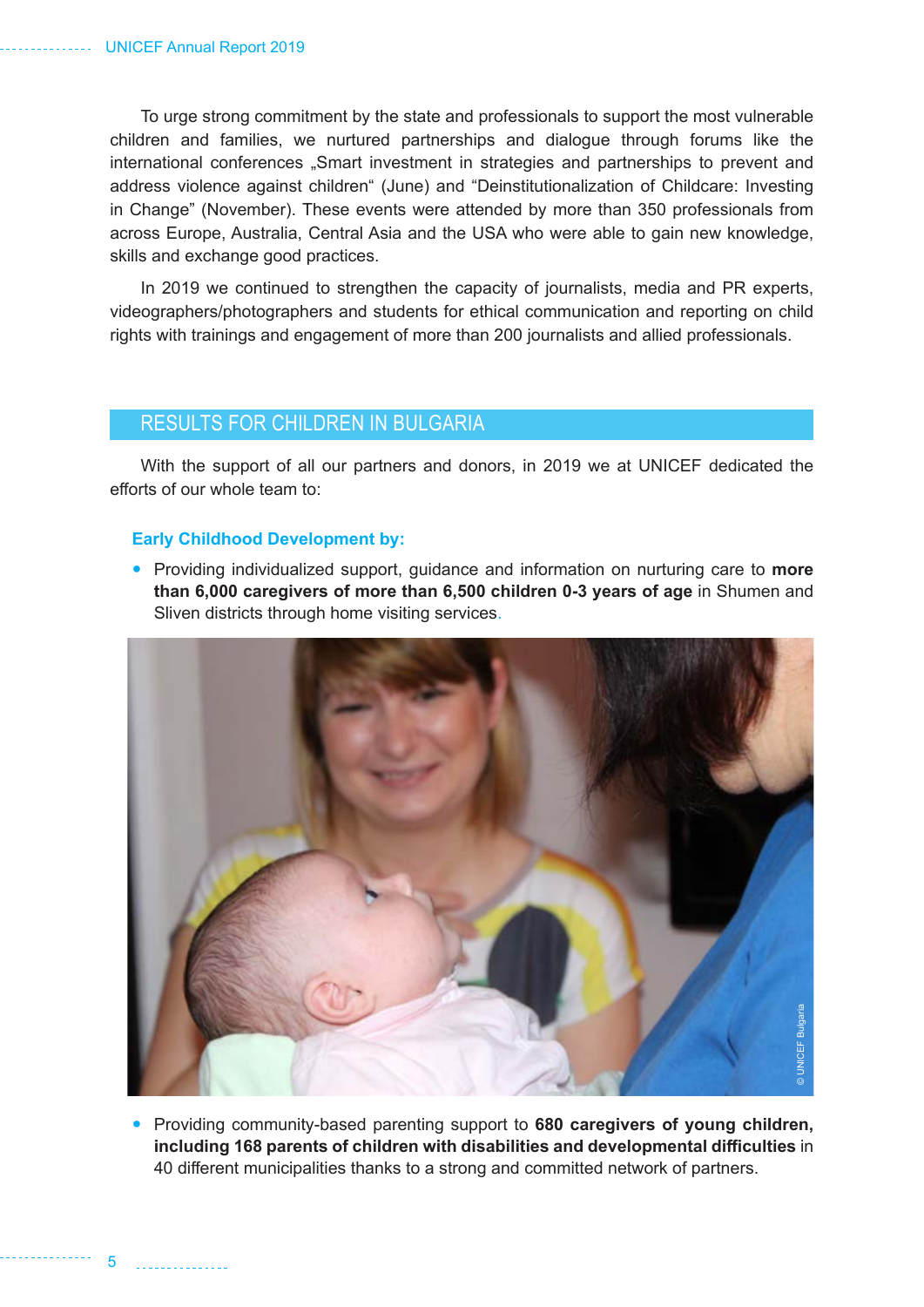Strengthening the knowledge of more than 300 service providers and Roma health mediators on key topics related to early childhood development particularly during the first 3 years of life and Early Childhood Intervention for children with disabilities and developmental delays.



#### **Childcare by:**

- Reaching and supporting **2,501 families and 3,735 children from vulnerable and isolated communities** through the Family Consultative Centers, developed by several municipalities with the support of UNICEF.
- Initiating **the first mapping** of the social, health, education and other relevant sectors workforce in Bulgaria in order to support the effective planning, development and support of the professionals working in them. The preliminary results show that the total number of people in the social and related sectors in Bulgaria is **more than 47 000**.

#### **Education and inclusive education by:**

- Assessing and documenting the results and experience from the modelling initiative for introducing inclusive education at pre-school level **"Together from Kindergarten"**. **Through this intervention** and over a period of two and a half years more than **5,000 children received support** and over 500 teachers and 100 specialists had their skills and capacities strengthened to ensure quality inclusive education.
- Supporting more than **500 professionals from kindergartens and regional inclusive education support centers** - teachers, special educators, psychologists and speech therapists through supervisions, trainings for introduction of the functional assessment for children with disabilities and improving the awareness about assistive technologies for alternative and augmentative communication.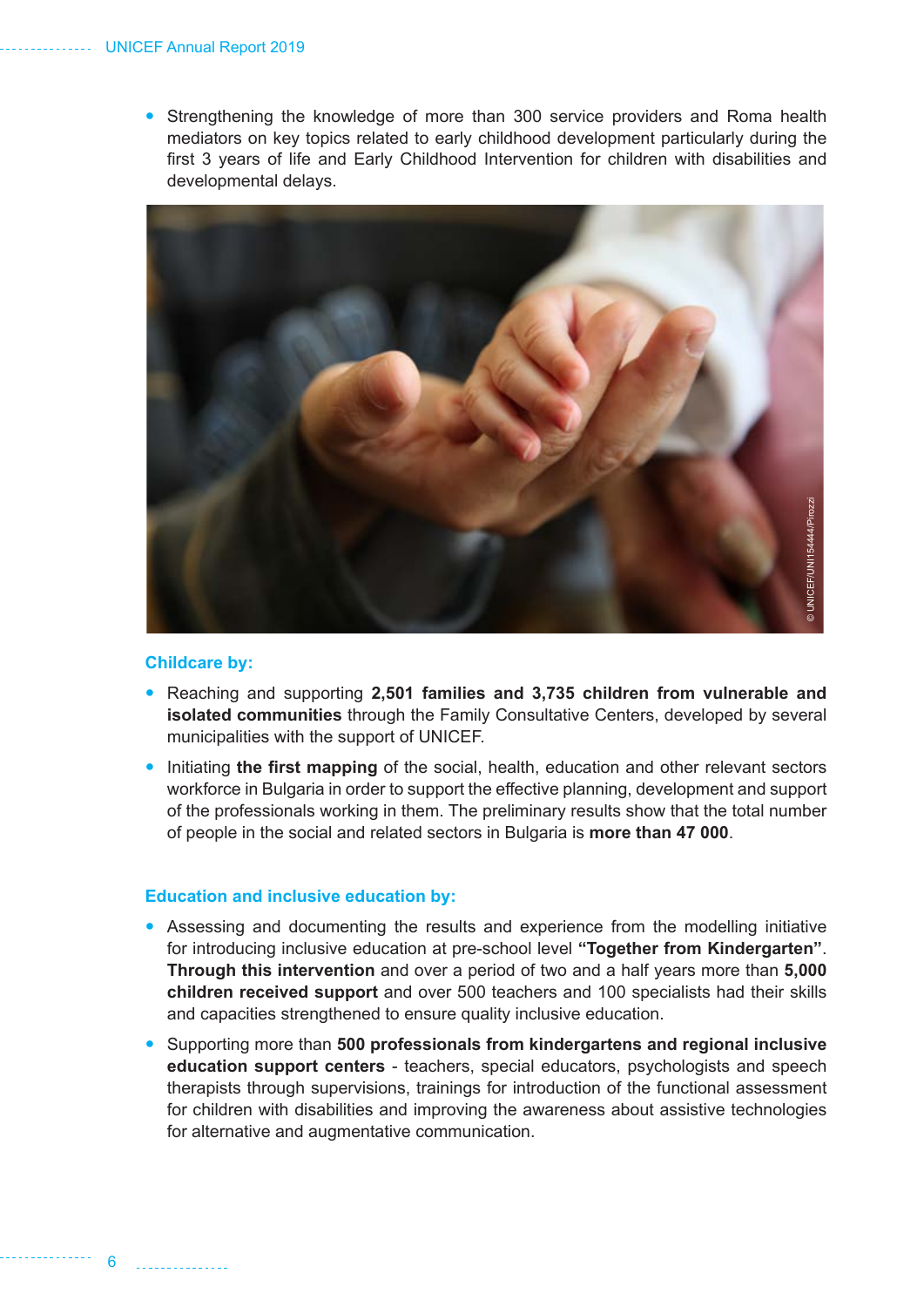**Reaching over 119,000 children through the catch-up innovative education model** developed in partnership with Ucha.se which aims to identify learning gaps and improve the learning outcomes.



- Supporting the "World's Largest Lesson" on the Sustainable Development Goals through developing and providing schools and teachers with new lesson plans and activities that will let children understand their role in helping those in need and protecting the environment. During the school year 2018-2019, **over 46,600 school aged children from a total of 367 schools were engaged in discussion that introduced them to SDGs**.
- Providing recreational and non-formal **education activities for asylum seeking children** and adolescents in 4 registration and reception centers. More than **300 children**  participated in regular activities including Bulgarian and English language classes, science, art, music, sports and school preparation.

#### **Protection from violence, abuse and exploitation and access to justice by:**

 Supporting more than **7,500 children through child protection and legal services** thanks to the work of the 3 Child Advocacy Centers in Sofia, Shumen and Montana, the specialized units in courts, prosecutors' offices and trained lawyers.

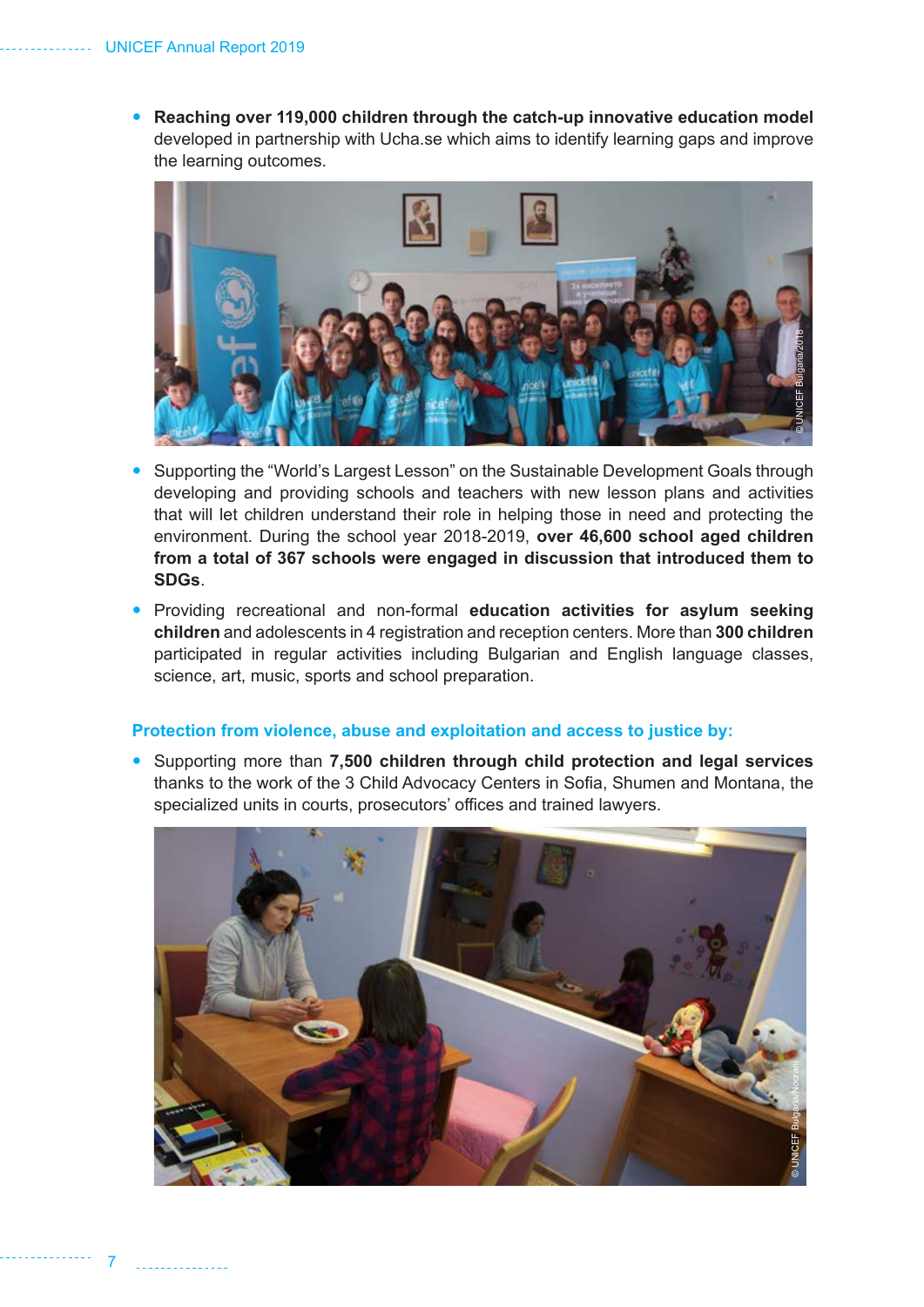- Providing **psychosocial support and material assistance to more than 380 vulnerable refugee and migrant children and their parents**.
- Assisting **more than 230 unaccompanied and separated children** with **legal consultations, representation** in legal proceedings and **support for reuniting with family members across Europe**.

#### **Adolescents and youth support by:**

 Engaging **adolescent girls and boys and young people as advocates** on child rights, on inclusive education for children with disabilities, on digital and media literacy, on ending violence against children and on children's participation in decision-making and policymaking at EU level.



### SUPPORTERS ENGAGEMENT

In 2019 once again our greatest allies were our supporters. Over 22,000 individuals supported our programme with monthly donations. Our results for children would not be possible without their constant support and the generous contributions of our corporate partners **Happy Bar&Grill, Piraeus Bank, Orange Center, LIDL, IKEA, H&M**, numerous **companies "BLAGODETEL" and partners and media who supported our campaigns with pro-bono services and in-kind donations**.

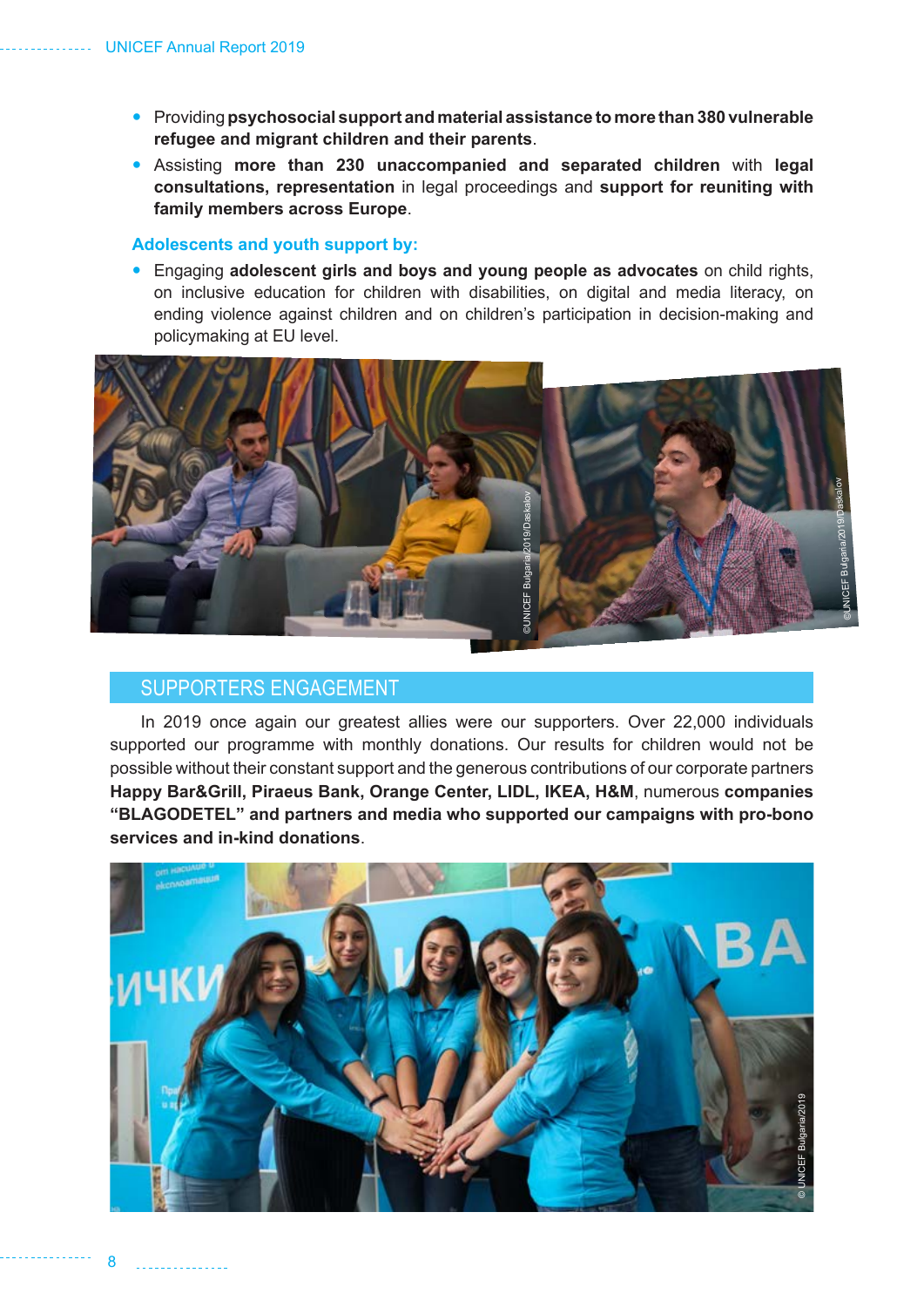Our fundraising efforts were supported by **more than 20 motivated and inspiring fundraisers from the UNICEF team "Champions for Children"** who worked tirelessly at different locations provided by our partners in Sofia and Varna in order to enlarge our family of monthly donors.



Together we raised **1,966,639 BGN for children in Bulgaria**. The donations from corporate partnerships amounted to 690,760 BGN and the donations from our individual donors reached 1,275,879 BGN.

Thank you for the commitment and the generosity!



A big thank you to all our supporters!



In 2019 the donations that we raised on national level together with investments from UNICEF partners on international level assured a budget of 5,167,700 BGN for children in Bulgaria. The expenses were distributed among all program areas:

| Program area                                                   | <b>Budget</b> |
|----------------------------------------------------------------|---------------|
| Early childhood development and childcare                      | 1,573,578 BGN |
| Inclusive education and early learning                         | 593,001 BGN   |
| Prevention of violence and access to justice                   | 1,251,187 BGN |
| Partnership for child rights                                   | 517,993 BGN   |
| Resource mobilization, programme and Operational effectiveness | 1,231,941 BGN |